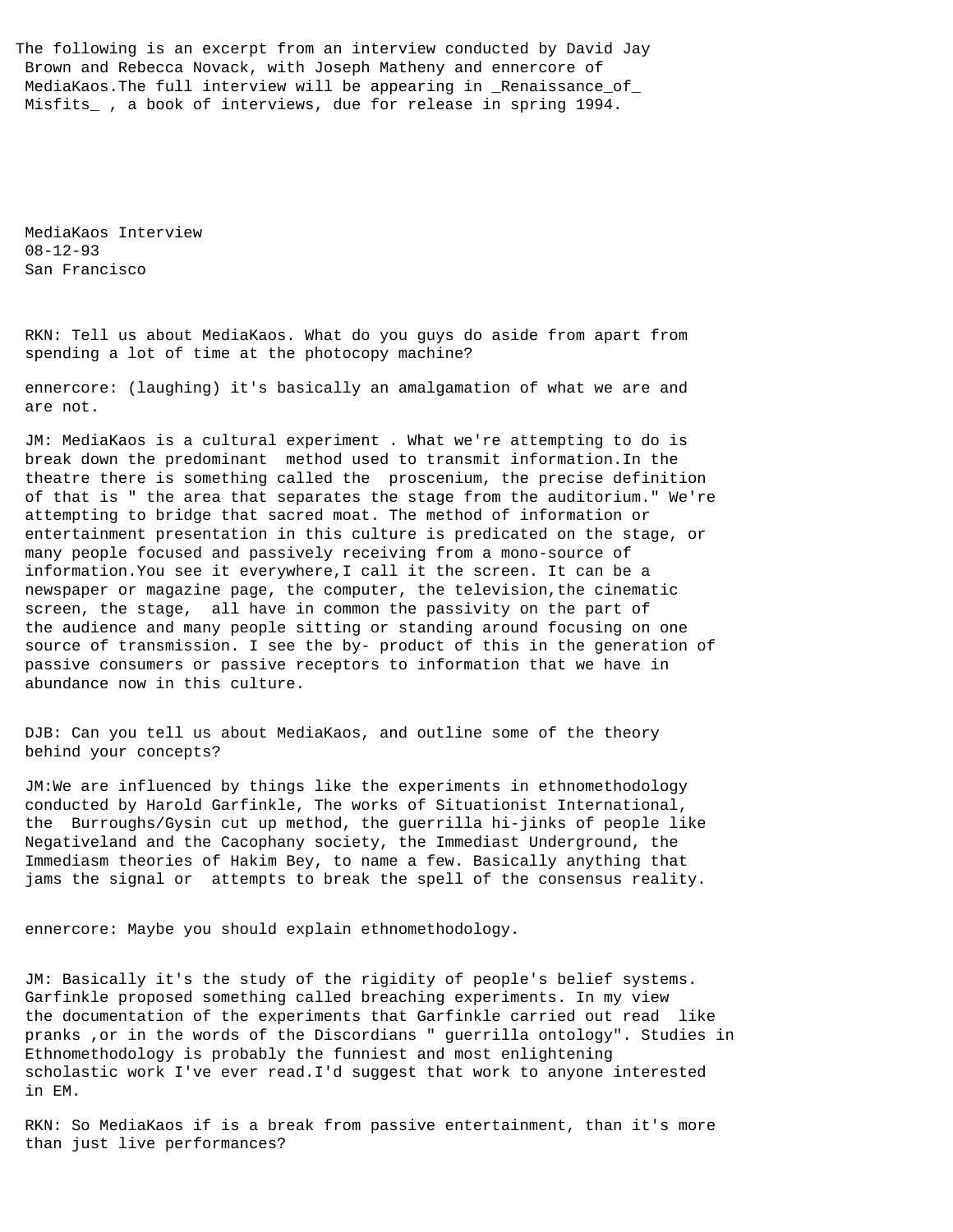ennercore: It's a combination of space and general vision. It's abstract and there is no set pattern to what we do or how we do it. It may be a live situation where the public is openly invited to participate one time, and another time the experiment may take the form of a media prank or some other sort of "poetic terrorism", to borrow a term from Hakim Bey. We don't always publicly acknowledge our actions.

 RKN: To get a visual orientation,when you look around at one of your events,what are you seeing?

 JM: Lot's of things happening simultaneously, several different rooms or spaces with things happening at the same time , or several things happening in a space at the same time.That's what happens at the public situations, if that's what you mean.It's very similar to the descriptions I've read of Hugo Ball's Cabaret Voltaire.

 RKN: I'm curious as to whether you experience a lot of synchronicities at these public situations, discrete events carrying over from one space to the next that seem to be part of one dialogue.

 JM: Yes we have noticed this.One of the methodologies we incorporate is the Burroughs/Gysin cut-up method,in that we've extrapolated from the literary/ sound aspect of this method, and began attempting something called "reality cut-ups". In this context, it makes it more interesting when you come across a string of events or words that seem to lead into each other. Our reaction to this phenomenon is to note it and move on to the next string.It will be a different association for different people because everyone has different things that will seem important or will resonate with their particular experience.Whenever you take something that seems to be in a rational order and randomize or cut it up, you begin to see how random random really isn't, or how rational rational really isn't, if you follow my butchered syntax.One thing we've discovered is that cut-up seems to be a good language for relating to the MTV generation because it allows for more room to switch modes or focus points ,much like the "blendo" technique utilized by MTV and it's multitude of imitators.

DJB: Kind of like channel grazing?

 JM:It allows the audience to turn off something they're losing interest in, and turn on something else, but don't confuse that with me endorsing T.V. or channel grazing, I'm merely saying that when you're trying to engage someone in a dialogue it's usually easier if you can begin by speaking a common language.

 RKN: So does it ever reach the point where the audience actually takes over and becomes the performance, is it that interactive?

 ennercore: It seems to happen more and more with each public performance, but we've found that some people panic when saddled with that much responsibility right away, other people jump right in because this is what they've been looking for all along.We're using the gradual immersion technique because these are some pretty heavy programs we're bucking.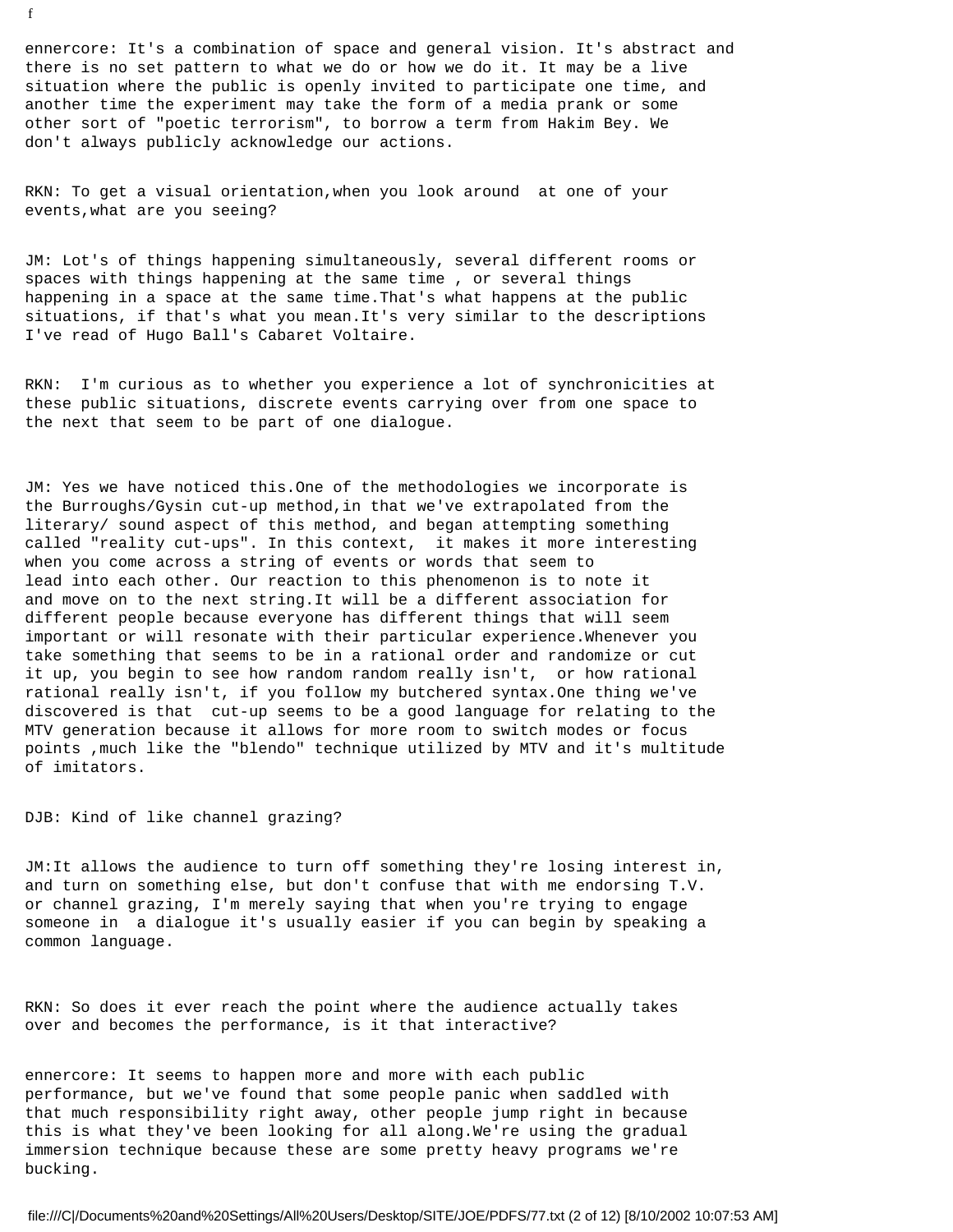JM: People are figuring out that when they attend they become a major part of the show.

DJB: Are you seeing a learning curve?

JM: Or an unlearning curve, as the case may be.

 RBK: Do you see the audience as becoming more diverse or do you see it tuning in to a very specific band?

 ennercore: It ranges, but the normal situation (laughter) has participants that range across age, ethnic, economic, and social groups. The demographics are all over the map.

 RKN: With all this breaking down of structures ,do you find that sometimes there's so much chaos that there's nothing to grasp on to?

 JM: At times there will be weird little moments where the energy lags or becomes unintelligible, and then Wham! it takes off in a different direction and everyone's back up and moving.

 DJB: You have said that your shows,are not really shows, but what you call "situations",and that you at times create a what you have termed an "anti rave".Can you explain what you mean by this?

 JM:We were inspired by the promise of the early rave gatherings, and even participated in the production of a few, I would say we've used or even helped develop some of the better elements of a rave.As far as I'm concerned, rave has become as commodified as any other musical fad. Fans of rave music would disagree with that statement by saying that the money only goes to good causes or that it stays in the "Community" or that rave records are not produced by mega-music corporations. Ok, so what? What 's really going on to liberate the human spirit? What's being done in the way of cultural experiments or information dissemination? Where's your bloody \$20 really going? I'm sorry, but I think, and this is an opinion gleaned from being on the inside of this phenomenon, that there really isn't much that's different from other so called movements that have promised liberation. A lot of people made a lot of money last summer on this thing, and I saw a lot of people jumping on the bandwagon as I was jumping off. I personally know a few people who are what you would call "alternative trend surfers". I saw them jump from crystals to food supplements to smart drinks to raves, and I'm sure I'll see them jumping again, now that the large centralized rave phenomenon seems to have decentralized into smaller, more specialized house trends.

 ennercore: I like it better decentralized, there's more room for experimentation with things like deep house, trance...more room for general weirdness.

RKN: Maybe the resistance to interaction runs pretty deep, and people have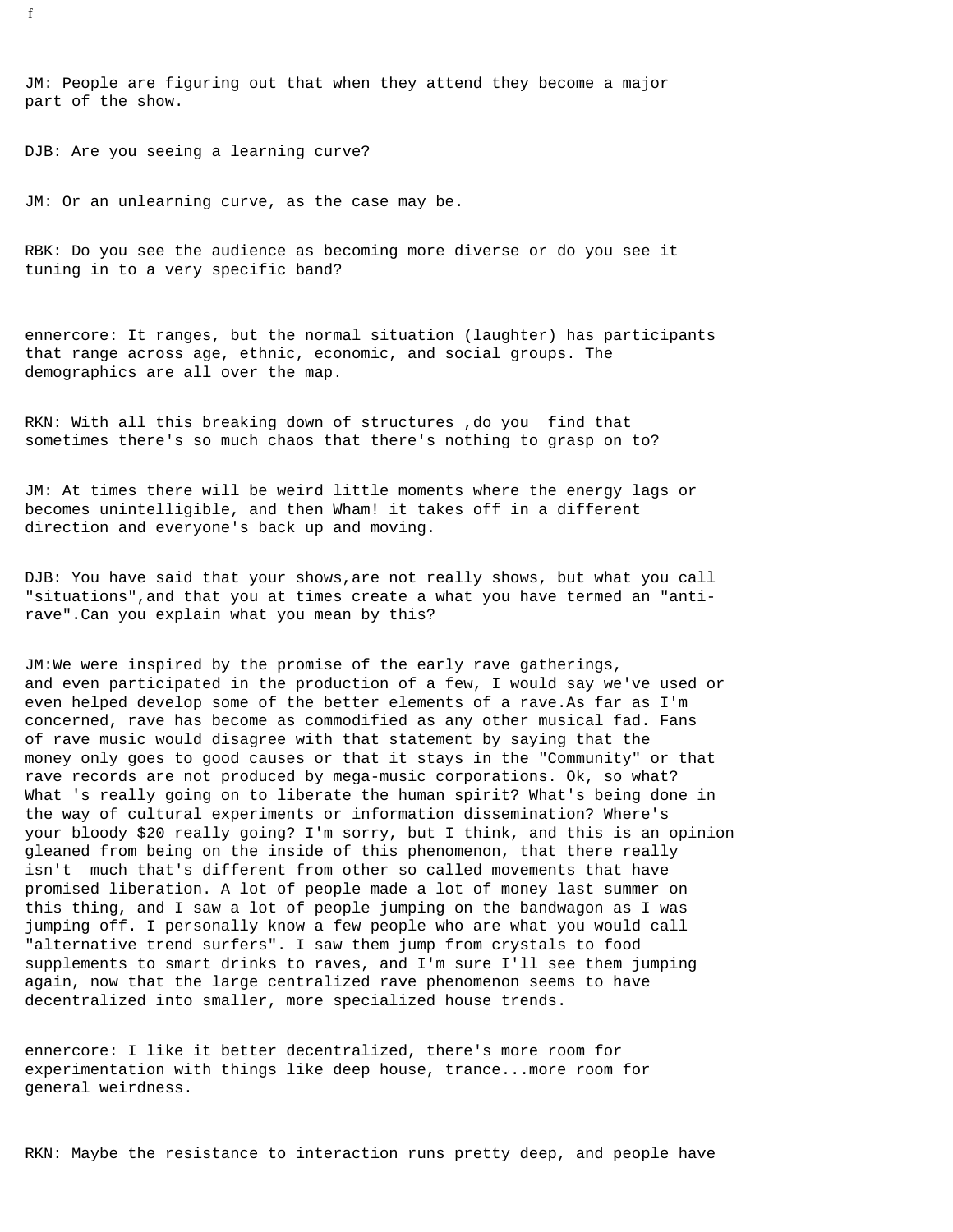a tendency to fall into the old modes.

 JM: All I can say to that is, I agree.One thing we try to do is keep the installations at these situations interactive ,that is to say ,dependant on the input of a group or individual to make it do something.

 RKN: What's the difference, in your opinion, between a culture that's interactive and say a culture that's passive in it's approach to information?

 JM: A culture that's interactive by nature is curious. Interaction is a dance rather than a dictation, or a dialogue rather than a monologue. It's like the difference between a finite game played for the purpose of winning, and an infinite game played for the purpose of continuing the play.

 DJB: What are some of the reactions you've experienced from people after one of your public situations?

 ennercore: On the positive side, we've had people express to us that they were inspired to create art, or do something to drastically alter their life pattern as a result of their own personal experience at a situation.

 JM:On the negative side, I was actually told by someone that we were attempting to make them think, and that wasn't the reason they went out at night.

DJB:(laughs) What was your reaction to that?

 JM: All I could think was,"my god!" I can't believe she said that! That statement actually inspired me to incorporate a little of the traditional stage delivery back into some of the events , if only for a safety net so people didn't feel so unbalanced.

 DJB: So you're creating a safe environment for people to let down their guard and shed old belief systems. Are you doing something to help encourage people to take responsibility for creating new belief systems?

ennercore: We're not encouraging people to create any belief systems.

JM: But rather to find their own.

DJB: Explain this to me on a practical nuts and bolts level.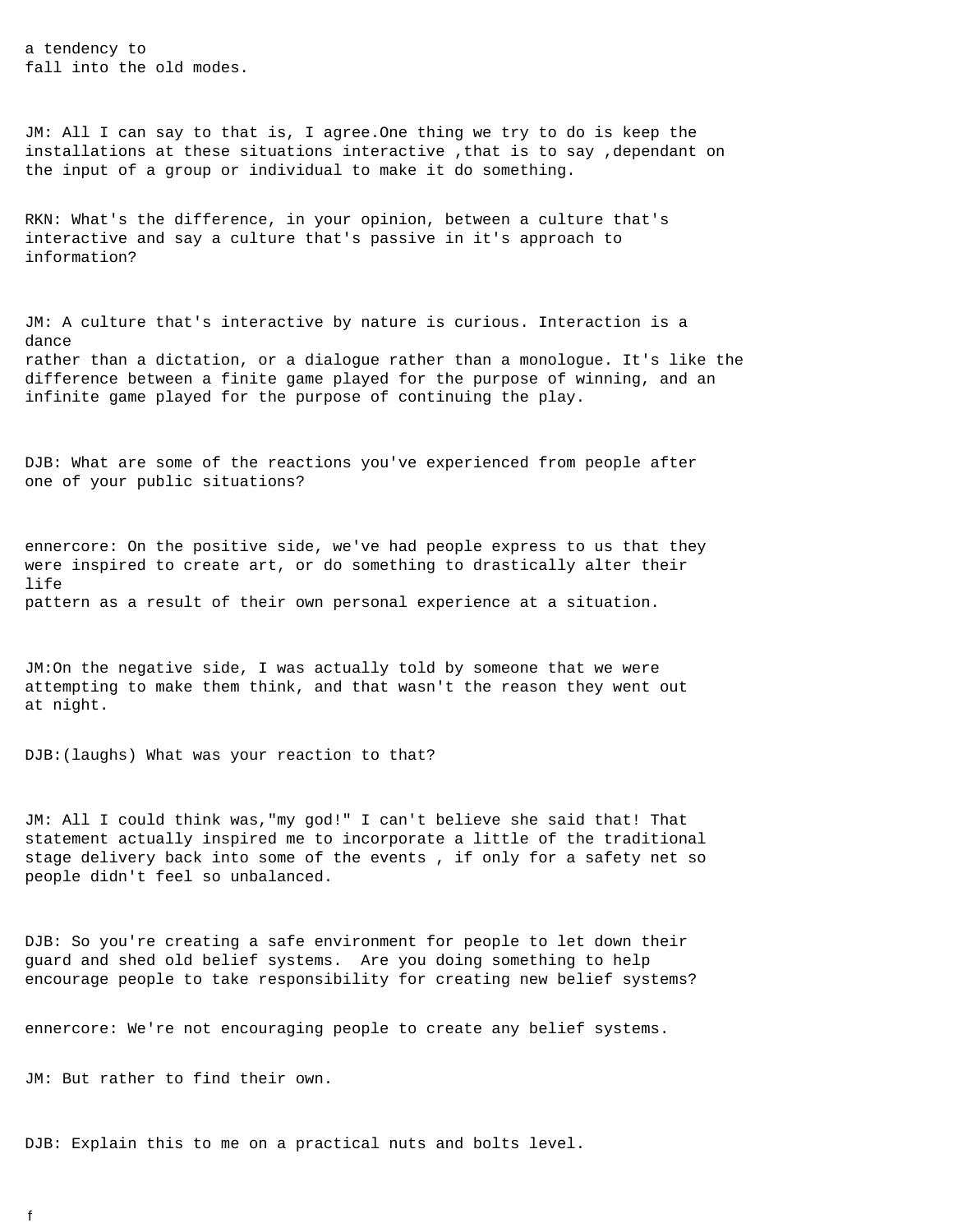JM:There is no real practical nuts and bolts level to this.It's a cut up. If it were anything other than that, it would be in danger of becoming a program that we were trying to propagate.All we're trying to do is create an environment period.We're only midwives there to facilitate a birthing process.Like any good midwife, we recognize that we are not in control, and can or will only do so much to influence the natural process.From the point that someone realizes that they are in control of what's going on, they are on their own.

 RKN: Do you find that this has been a matrix for the creation of a lot of new art or artists?

 ennercore: We get lots of art from people who were either inspired by the event or by people that they met there. We get really creative tapes, collages, voice mails, etc. from people after a situation.

RKN: How random is the process though really?

 JM: To a point .To arrange a space and plane tickets and so forth you can only be so random and have something actually happen, but we try to leave as much to chaos as we can.

DJB: What would you say you've learned from all this?

ennercore: Or unlearned? (laughs)

 JM:(laughing) Peoples belief systems, including my own are resoundingly rigid. For the most part what I've learned is that there are a lot of people walking around using the buzzwords of interactive technology, consciousness expansion, saving the planet, and so on who mouth the words to achieve the same old ends , making money.

RKN:What are your fellings about technology?

 JM: The verdict isn't in yet, as far as I'm concerned. Whether or not technology will be used as a means of liberation comes down to intent on the part of the individual. If someone is intent on using it for that purpose, I think they probably will. People, for the most part, are still pretty passive. They still trust the corporations and governments to make the right decisions for them, they still buy advertisement as a statement of fact,when in fact it's the most insidious form of propaganda yet perfected. That's pretty much the bottom line. I'm not going to jump on the multimedia wagon to the point that I'll endorse it as the next new liberator. No technology will liberate us, although I won't say that it can't be used in the process.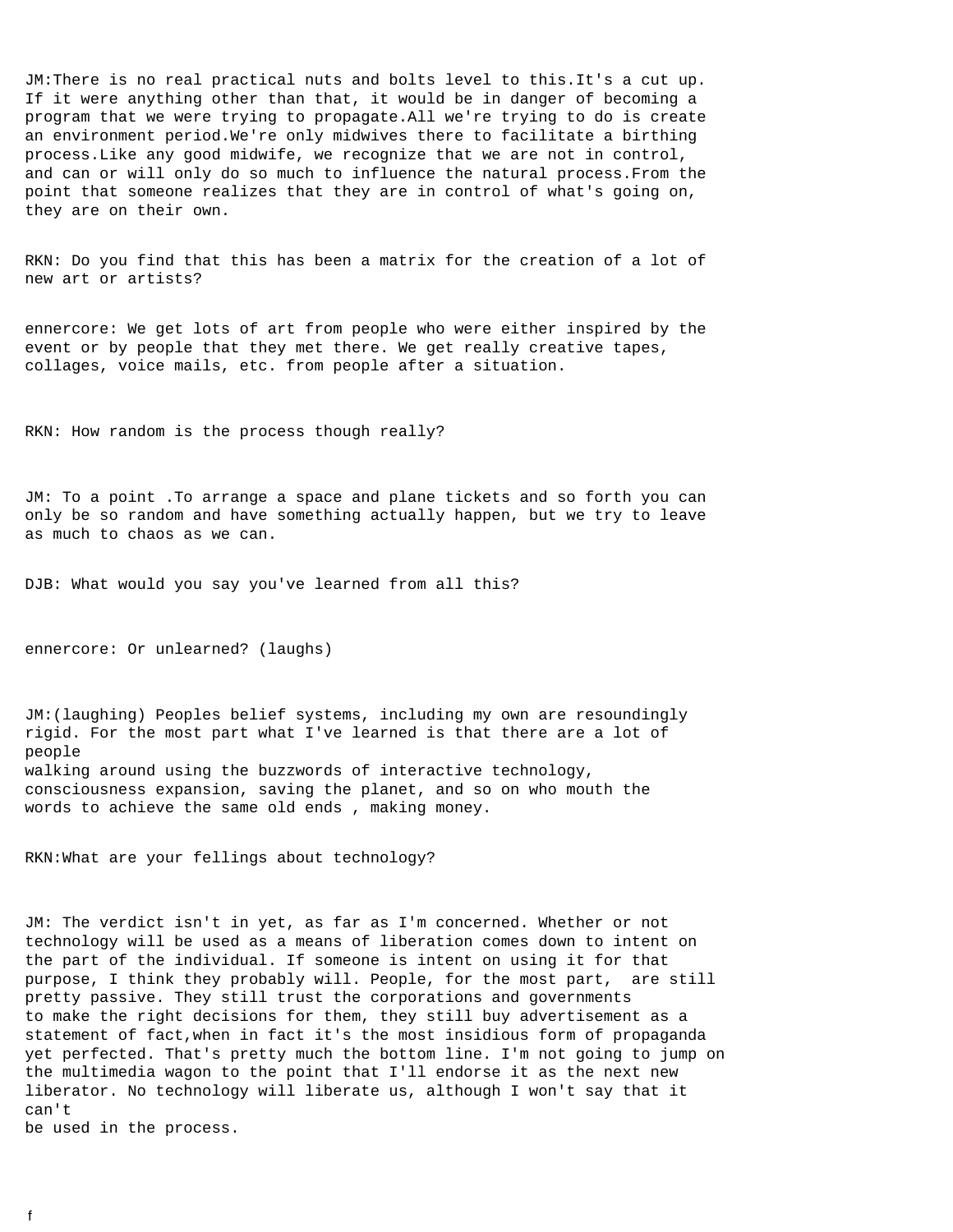RKN: There are a lot of forces that want to keep technology out of the hands of the many, or at least limit its access for that very reason-so that the corporate powers remain in control of it.

DJB: Price range , for example , is one barrier.

 JM: Price is a barrier that can be overcome in many ways. One example is a situation we created in Santa Cruz California, where we had brain machines being displayed with a \$300 to \$800 price tag on them, and right next to them some friends of ours, the Schroedinger Team, displayed a model made out of Radio Shack parts that cost about \$8.00. After demonstrating that these machines worked the same as the more expensive models, they gave out the schematics free to anyone who wanted one. Also, without going into too much detail ,I will say that I know hackers, without a penny to their name, that have several hundreds of thousands of dollars worth of equipment. Some they built, some they liberated at a "discount". It is that kind of thinking, the spirit of "do it yourself ", that we try to encourage.You just have to want to do it bad enough.

 RKN: Do you think we need a new technological project like a space station to take our minds off of our little hatreds.John Lilly thinks that the reason we have war is that we become bored and need something to do. What are your feelings on this?

 JM: That would be a band-aid solution. It might buy us some time to discover the root cause of why we can't live together. I'm a pragmatist in many ways, I like to find the root causes of things.

RKN: Do you think we have time for that?

 JM: Well that's why I said a space station would be a band-aid solution. I don't know if we have time to reverse our self destructive tendencies or not. We have the means on this planet to provide everyone with more than enough, why aren't we doing it? As for MK, we're not going to give up trying to break the born-work-consume-die syndrome, because we see that as a spell that keeps people from simply taking back their own lives. That's the first step to realizing who you are, and who others are, which hopefully might lead to people trying to live together in a more tolerant manner. I know that sounds vague, but it really comes down to this, if we do need a project to keep our minds off of petty differences then why not a terrestrial project like finding out why we have homeless people next to conspicuously wealthy ones, why corporations are allowed to rule our life down to our sleep and eating rhythms, why nuclear testing is still going on even after the evidence points to the conclusion that it hurts people and the ecosystem,and so on. I'm not trying to be a gloomy gus, but as a cultural provocateur I have to report what I see, and what I see isn't good. I think that a space station and space exploration would be great under more perfect terrestrial conditions, but to propose it now is to accept the industrial interpretation of progress, rather than a humane one.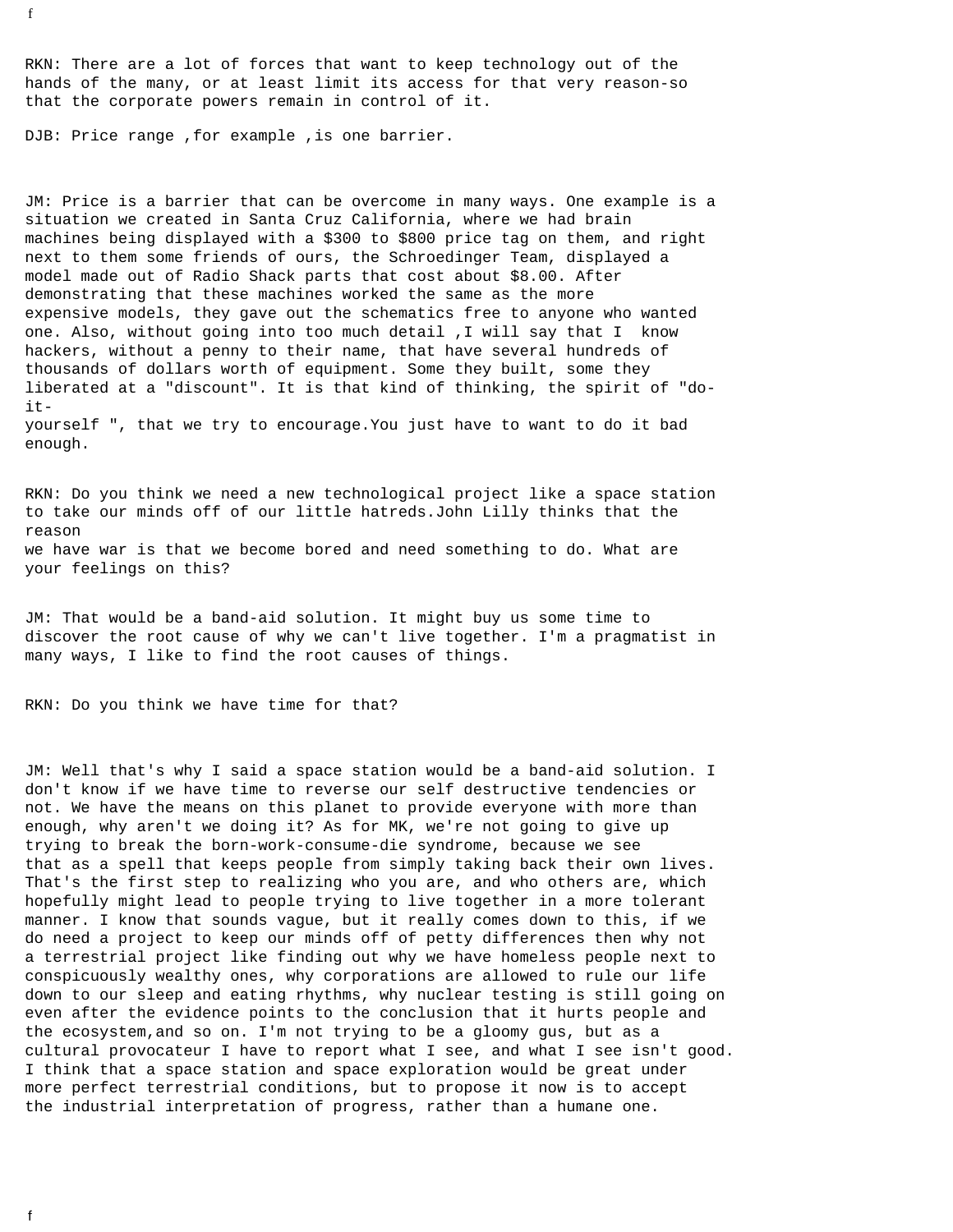DJB:Then what do you see as the next stage of the evolution of human consciousness?

 JM: Hopefully to evolve past the industrial, passive consumer mind set. Outside of that,I wouldn't want to hazard a guess. I just want to see people develop the capacity to govern their own lives. I can tell you that I don't subscribe to the hierarchical, pyramidical model that suggests that we're all going to the same place, that we'll all leap into this enlightened ecstatic state. I think it's more complex than that, and ways that consciousness can or will evolve will continue to bifurcate and decentralize into many experiments. I know that I for one do not want to become some New Age conception of perfection. Great gopod,how boring!

 RKN: It sounds like what you're fighting is the robot, or people moving toward some kind of corporate concept of evolution.

 JM: It's really monolithic hierarchical structures.The time for hierarchical thinking is over. I don't think things are going to move that way anymore.

DJB: So you're seeing a multitude of offshoots?

RBK: Or anarchy?

 JM: Everyone has a different concept of what anarchy is.To me, anarchy is not so much the abolition of government as it is the abolition of the need for government. The first 24 hours after the earthquake of '89 showed what's possible.Traffic moved without stoplights, people found out who their neighbors were, block parties ensued in our area, and then the military landed and reinstated "order".

 RBK: A friend of mine reported the same kind of feeling during the riots in Liverpool, England.The circumstances were similar to the Rodney King incident, and it started out as a racial issue, but ended up as a class struggle, the poor against the police .He said that there was a feeling of freedom in that.

 JM: Of course, the lie was exposed. It was really the disenfranchised versus the guard dogs of the power elite.

 RBK: The race issue is covering up something that no one in America seems to want to talk about ,and that's class. Everyone has this idea that there's no class divisions in America, but it's defiantly a reality and becoming more evident every day.Yes ,there's racial tension, but really it comes down to haves and have nots.

 JM: The have not's are never really going to succeed until they lose the desire to be masters themselves, though. As my friend Michael Burton once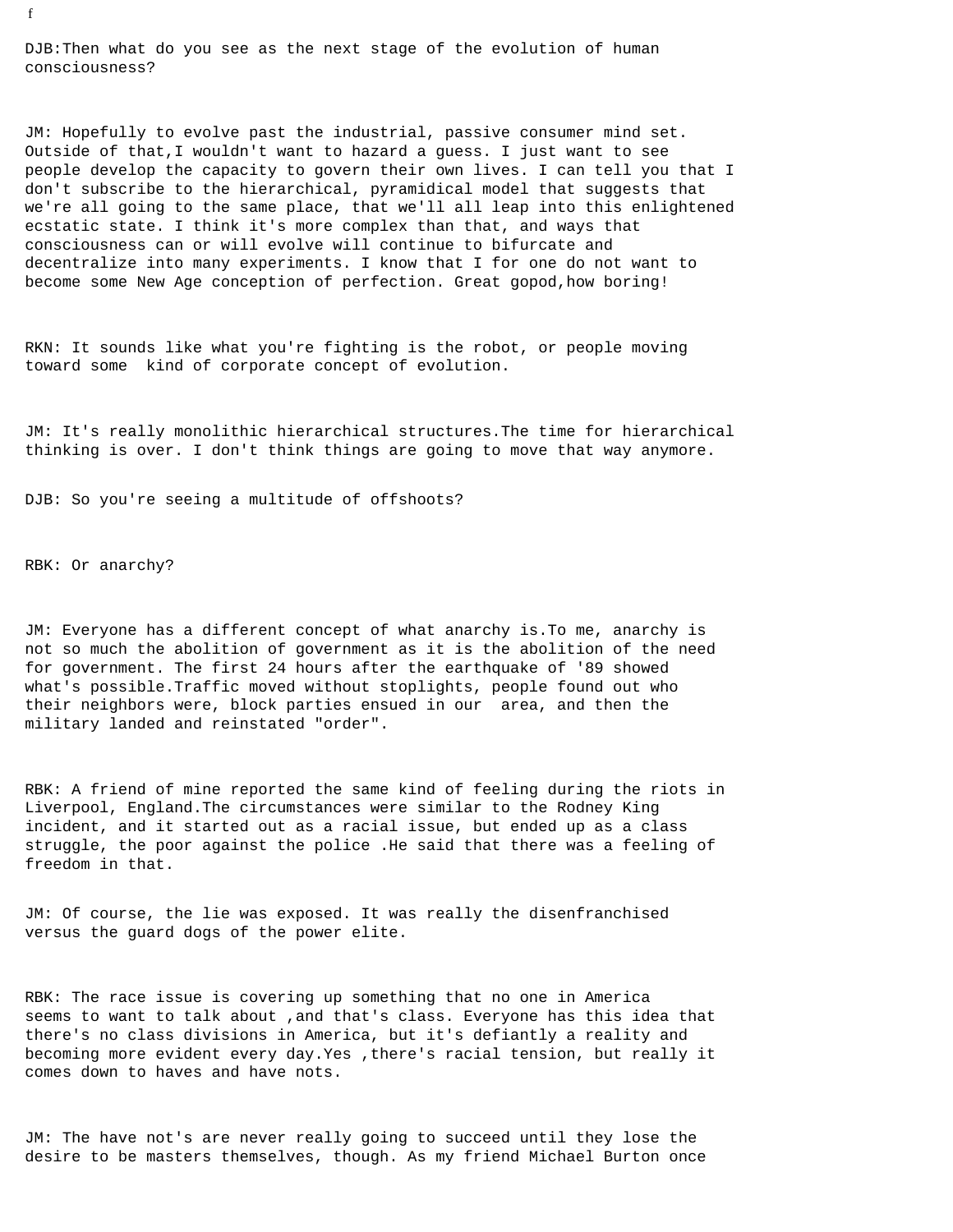said, "Off the pig in yourself!"

 RKN: Do you see it all spiraling outwards, like the neo-primitive or tribalism trends? I wonder if the pattern won't just repeat itself again and we'll fall into the same old xenophobic "my tribe's better than your tribe "routines.

 DJB: Do you see what you're doing, in attempting to break down boundaries, as a way out of the loop?

 JM: Well we are attempting to cross socio-economic and tribal lines, or at least create a line of communication across these lines. What we do has always crossed several sub-cultural boundaries.

RKN: Have you ever had clashes?

 JM: Believe it or not, not one single time. I'd like to think of a new tribalism, one that has all the best elements of a community without all the xenophobic elements included. Kind of a tolerant tribalism. I think our vision of that naturally carries over in everything we do.

RKN: Is there a membership in MediaKaos?

ennercore: It fluctuates, between 2 to 100 people.

 JM: We use something called "consensual agreements between autonomous individuals" which is to say ,there is no set membership, but that many people have input according to their desires.

DJB: Tell us about Telepresence.

JM: You really want to hear about that?

DJB: Yes, we really do.

 JM: Well, okay. Telepresence is an entity, for lack of a better word, that communicates to us via telephone, modem, voice mail, fax, snail mail, etc. who claims to be the soul of Hasan i Sabah reincarnated into the Media/ Electronic Matrix.

DJB: What kind of matrix?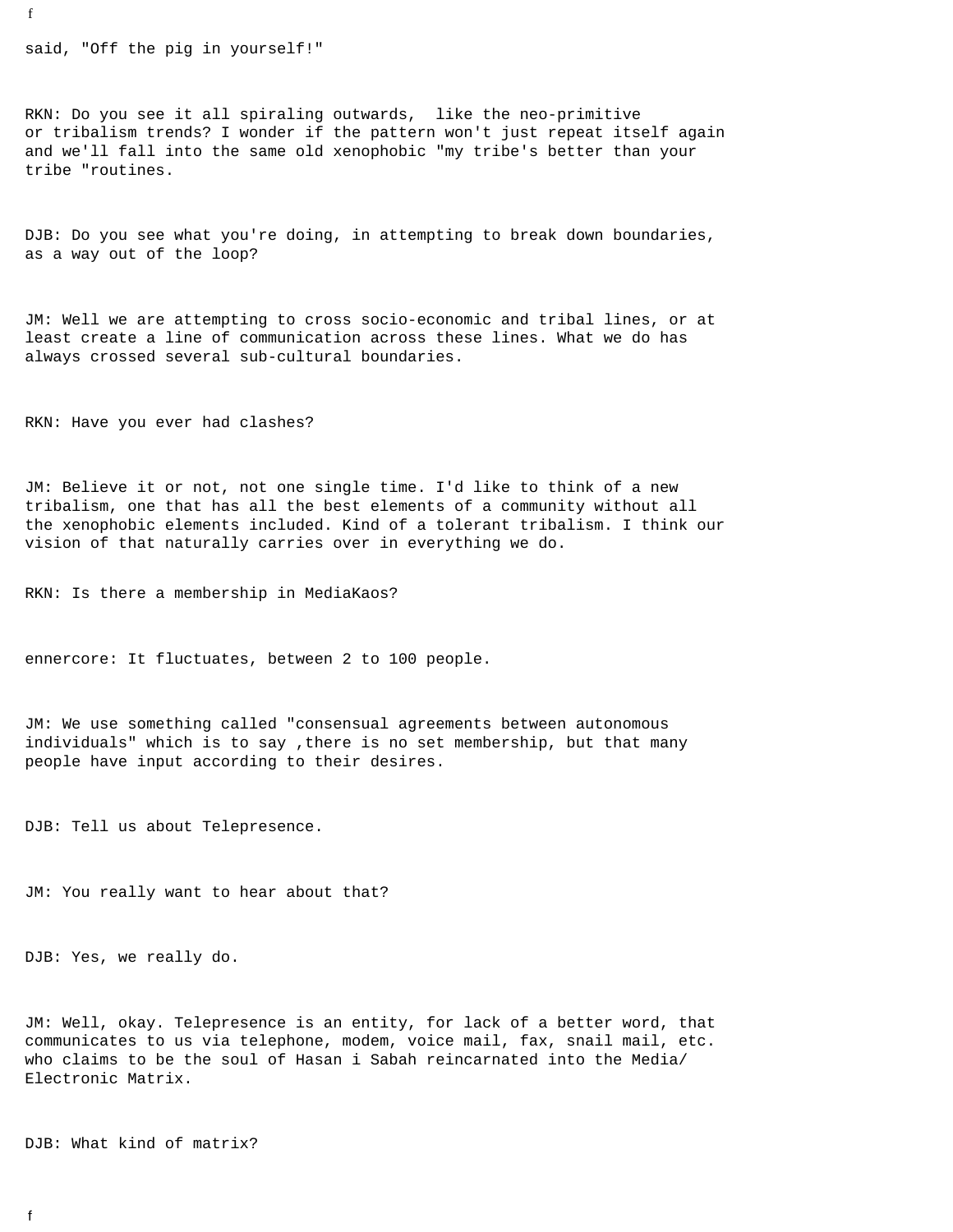JM: The media matrix, the ever growing interconnected highway of lies and partial truths. Anyway, we've been experimenting with this person or group or whatever by feeding it information and having it come back in cut/ up form, or by decoding the multilayered info-transmissions we receive. I have run several cassette recordings of voice mail transmissions through some enhancement equipment and found that there are several messages layered over each other, and multiple sampled voices, really well done I might add, strung together to make complete sentences. So what we have is a piece taken as a whole which makes sense as a sound poem, and the individual tracks that make sense as statements of media terrorism, or just plain anti-media. My favorite line is actually a paraphrase of a Hasan i Sabah statement. Telepresence says " Nothing is real, all is mediated." I would have to agree with that.

 RKN: So you don't know anything about these people, or person, with whom you're trading information?

 ennercore: No, we don't, although we do know a few other people who have received transmissions from the same source.

 JM: If they wish to remain anonymous then I will respect that anonymity.We did have one of the first transmissions traced because we thought that it was someone we knew and it may still be for all I know. We got as far as a phone booth in Guam and we lost it. They probably had two pay phones taped together.

 RKN: How much has your work changed since you started 6 years ago, and is it still fun?

 ennercore: I said to myself 6 years ago that when this ceases to be fun I'll stop doing it.

JM: We started out as a performance art group.

ennercore: Before we shattered that with our incessant experimentation.

RKN: Does the chaos ever get monotonous?(laughs)

JM: (laughs loudly)

ennercore: Chaos could never be monotonous.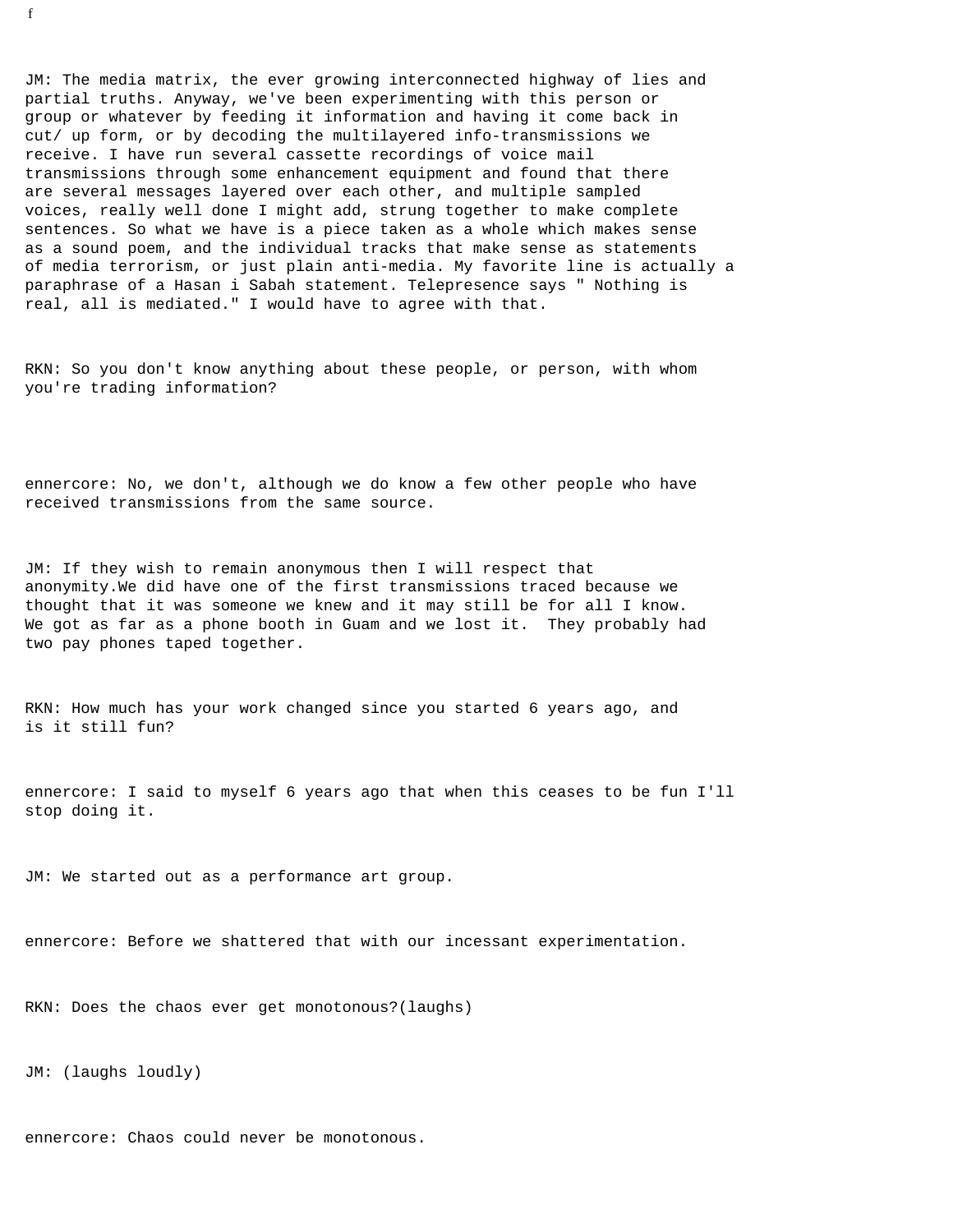JM: By it's very nature it defies monotony.

 ennercore: The hand that must always put things into rational order, that's monotony.We stay close enough to chaos that we can avoid monotony to a large extent.

JM: What do you think chaos is Dave?

DJB: Lack of monotony.

JM: What else?

DJB: The lack of order.

JM: So there's not a different order implicit in chaos?

 DJB: Well, the idea that's emerging from chaos theory is that chaos doesn't exist.

 RKN: l Funny how we so often have to define something as the lack of something else.

 JM: Like death is the lack of life. Nothing is a state within itself but rather exists in comparison to some other state or structure.

 RKN: As your notoriety grows do you find it harder to find venues to create your art?

 ennercore: Legitimate ones yes.We're branching out into a more guerrilla approach to this problem.

JM: And that's all we're going to say about that.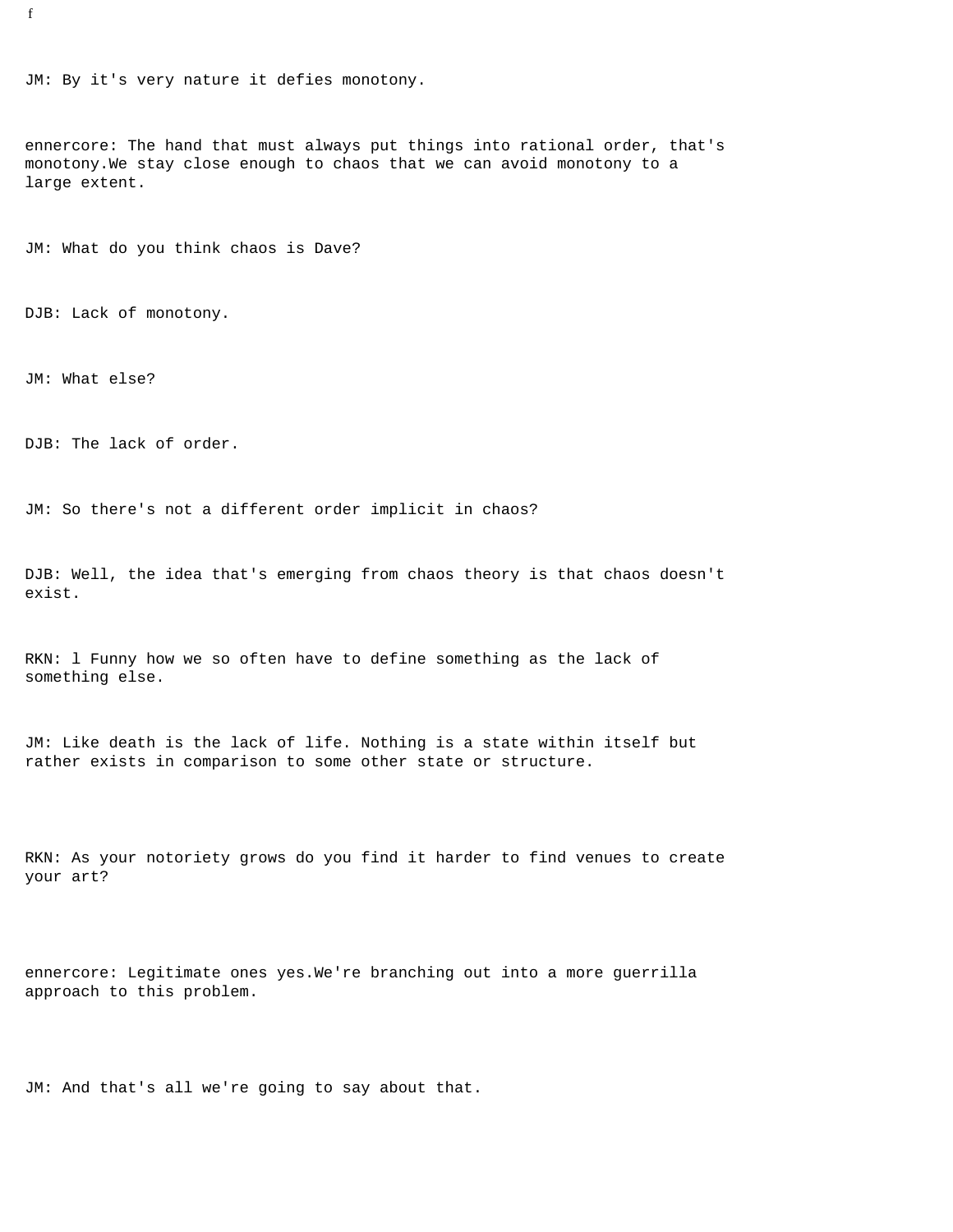DJB: Okay.To what extent has your interest in Magick influenced your technique?

 JM: To the extent that I use games of probability as divination or cut up tools. Also, Magick has taught me that I didn't know everything, that science didn't answer all the questions of life and reality as promised in the 19th century, and that there are forces or at least seem to be forces that are just beyond our 5 senses, that can have influence in this world. Also, the strong influence of the magickal concept of will has helped make me the individualist that I am today. Most of all, it gave me a profound respect for the unknown.

 RKN: Is this third thing you use, the random factor, is it subjective or objective?

 JM: I don't want to define it for fear of killing it. I will say that I've sat down with a piece of paper and listed out evidence for both cases and it seems to be even. I think focusing on that question at this stage of the experiment is putting the cart before the horse. How about this! This is what I'd really like, is if everyone reading this text were to rip this chapter out of the publication it's in. Take it, plagiarize it, cut it up, rearrange it, shred it and use it for packing material to send strange mind altering diskettes to high ranking government and corporate officials, change it somehow, interact with it. I'd love to receive a letter constructed out of this text rearranged.

DJB: Do you want to talk about your new project, The Last Book ?

 JM: Sure. The Last Book is an experiment with the concept of the book. In occult jargon, a book could mean a physical tome, or a metaphysical concept. Like Crowley's Book of Thoth. Any Thelemite can tell you that the real "book of Thoth "is the deck of cards and their interaction between themselves and the initiate. By using the cards as Yantras, you create a harmonic, and from the the two tones a third tone is created, called a sympathetic vibration. In literature, I think that was described as the third mind, by Brion Gysin and William Burroughs. The idea of a third thing created by the union of two, simple procreation, a birthing process, or a medium that allows this third thing to come into a dialogue and create a trialogue. Anyway, my idea is to experiment with that notion by creating different mediums that depend on the recipients' interaction to establish a dialogue, thereby allowing for this third thing phenomenon ,to manifest. I plan on using audio cassette, hypercard, board games, maps, voice mail numbers and so on for each successive chapter. One chapter will be mailed from person to person with each person encouraged to add, subtract, or rearrange the text at will. Eventually all the results will

 be collected on CD ROM. Basically it is an attempt to create an immersion experience for a given amount of time rather than mass -producing a monologue for passive consumption.The first chapter should